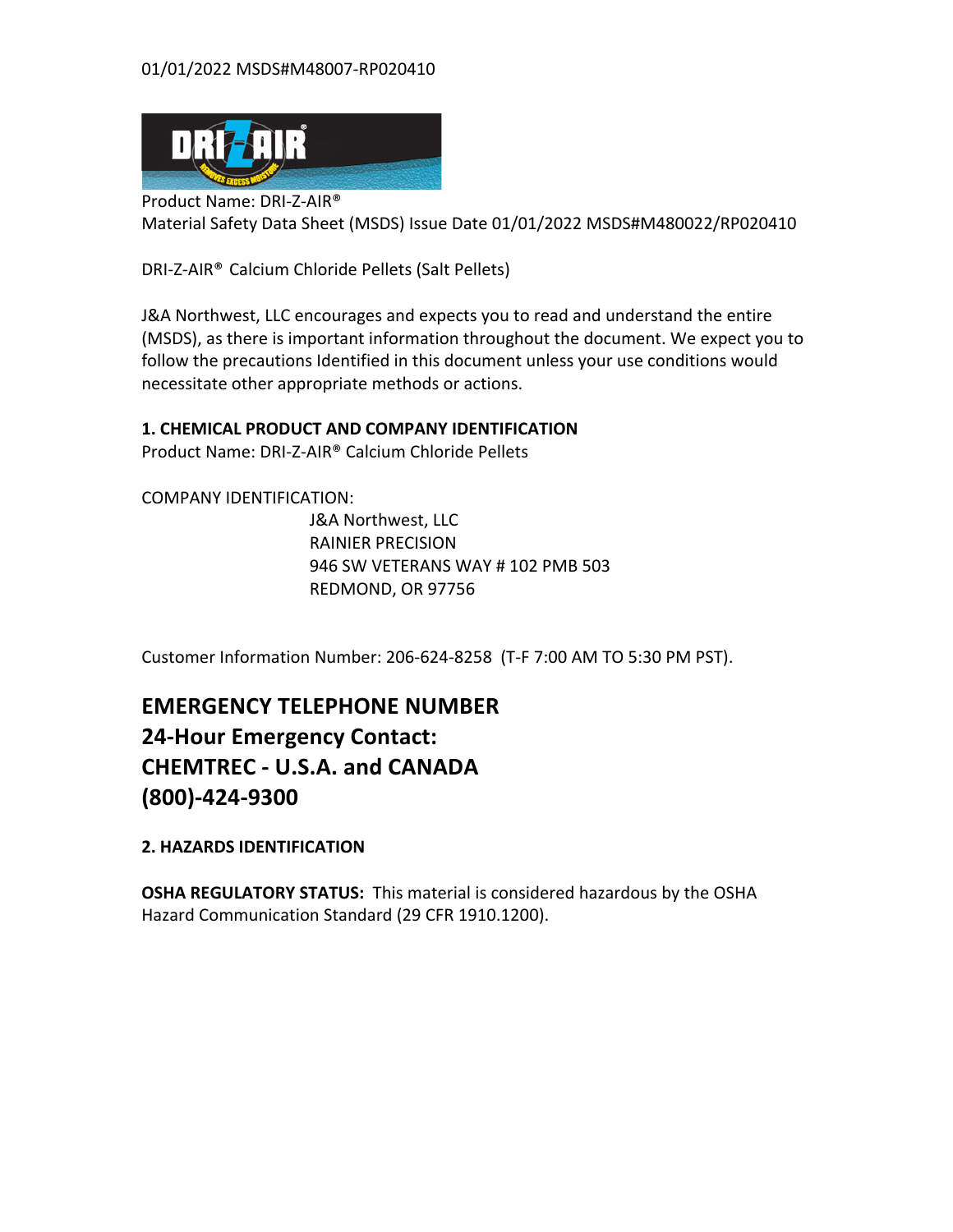# **Emergency Overview**

Color: White Physical State: Pellets Odor: Odorless Signal Word: WARNING

**MAJOR HEALTH HAZARDS: CAUSES SERIOUS EYE IRRITATION. HARMFUL IF** SWALLOWED.

**PHYSICAL HAZARDS:** Heat is generated when mixed with water or aqueous acid solutions

**PRECAUTIONARY STATEMENTS:** Wash thoroughly after handling. Do not eat, drink, or smoke when using this product. Wear eye protection.

**ADDITIONAL HAZARD INFORMATION:** Good hygiene practices include but are not limited to wearing chemical resistant gloves and eye protection; washing hands and affected skin immediately after handling, before breaks, and at the end of the workday; regularly cleaning work area and clothing; etc.

# **Potential Health Effects**

Inhalation: Dust may cause irritation to upper respiratory tract (nose and throat).

Skin Contact: Brief contact is essentially nonirritating to skin. Prolonged contact may cause skin irritation, even a burn. Not classified as corrosive to the skin according to DOT guidelines. May cause more severe response if skin is damp. May cause more severe response if skin is abraded (scratched or cut). May cause more severe response on covered skin (under clothing, gloves).

Eye Contact: For solid: May cause slight eye irritation, mechanical injury only. Dust formation should be avoided, as dust can cause severe eye irritation with corneal injury.

Ingestion: Low toxicity if swallowed. Small amounts swallowed incidentally as a result of normal handling operations are not likely to cause injury; however, swallowing larger amounts may cause injury. Swallowing may result in gastrointestinal irritation or ulceration.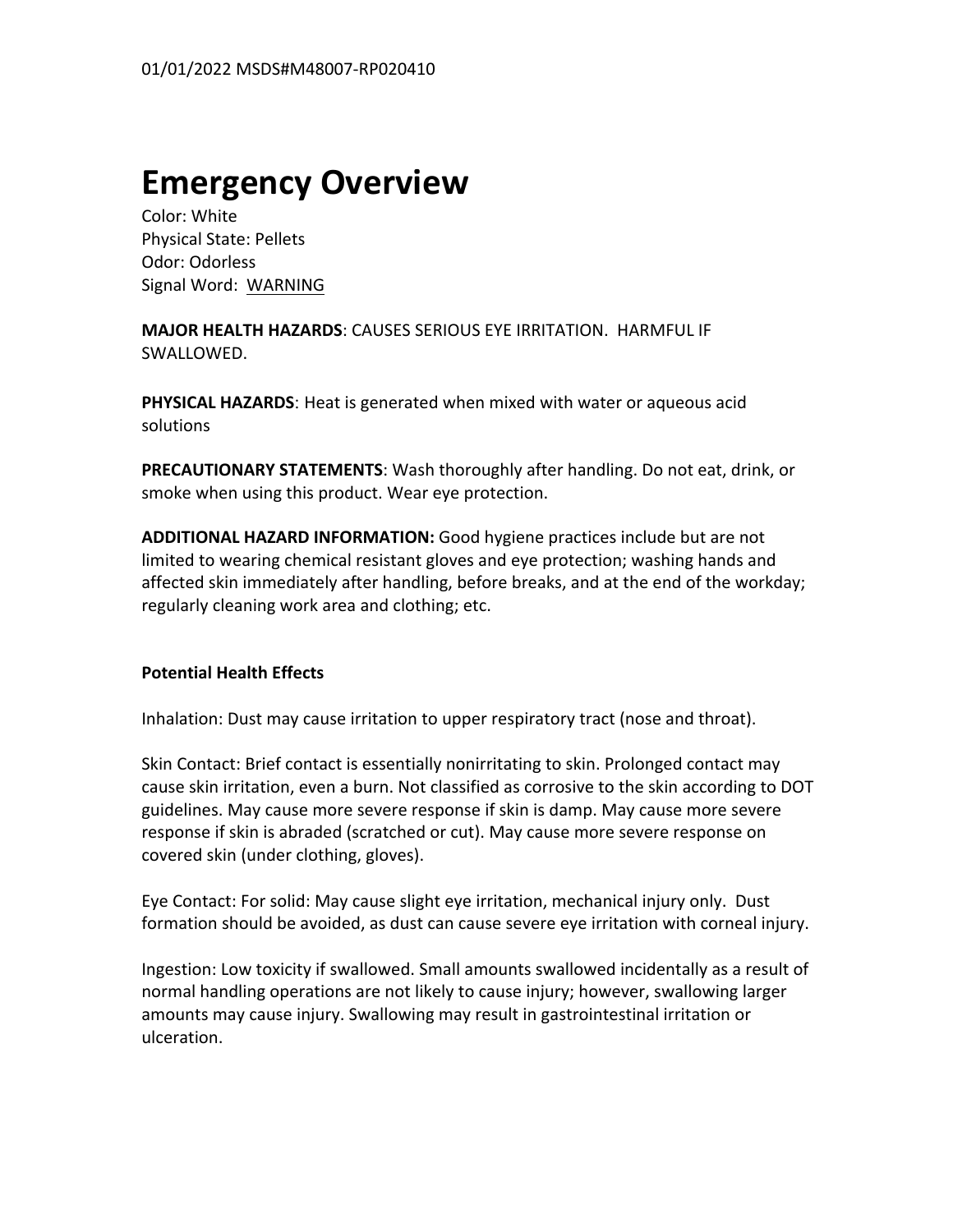# 01/01/2022 MSDS#M48007-RP020410

### See Section 11: TOXICOLOGICAL INFORMATION

### \*\*\*\*\*\*\*\*\*\*\*\*\*\*\*\*\*\*\*\*\*\*\*\*\*\*\*\*\*\*\*\*\*\*\*\*\*\*\*\*\*\*\*\*\*\*\*\*\*\*\*\*\*\*\*\*\*\*\*\*\*\*\*\*\*\*\*\*\*\*\*

### **HAZARD CLASSIFICATION**:

| GHS: CONTACT HAZARD – EYE:    | Category 2A – Causes serious eye irritation |
|-------------------------------|---------------------------------------------|
| GHS: ACUTE TOXICITY - ORAL: ! | Category 4 – Harmful if swallowed           |

### **Unknown Acute Inhalation Toxicity:**

There is no acute inhalation toxicity data available for this material.

# **GHS SYMBOL: Exclamation Mark**



**GHS SIGNAL WORD: WARNING** 

**GHS HAZARD STATEMENTS:** 

### **GHS – Health Hazard Statement(s)**

- Harmful if swallowed
- Causes serious eve irritation

### **GHS – Precautionary Statement(s) – Prevention**

- Wash thoroughly after handling
- Do not eat, drink or smoke when using this product
- Wear eye protection

### **GHS – Precautionary Statement(s) – Response**

• IF IN EYES: Rinse Cautiously with water for several minutes. Remove contact lenses, if present and easy to do.

Continue rinsing

• If eye irritation persists: Get Medical advice / attention.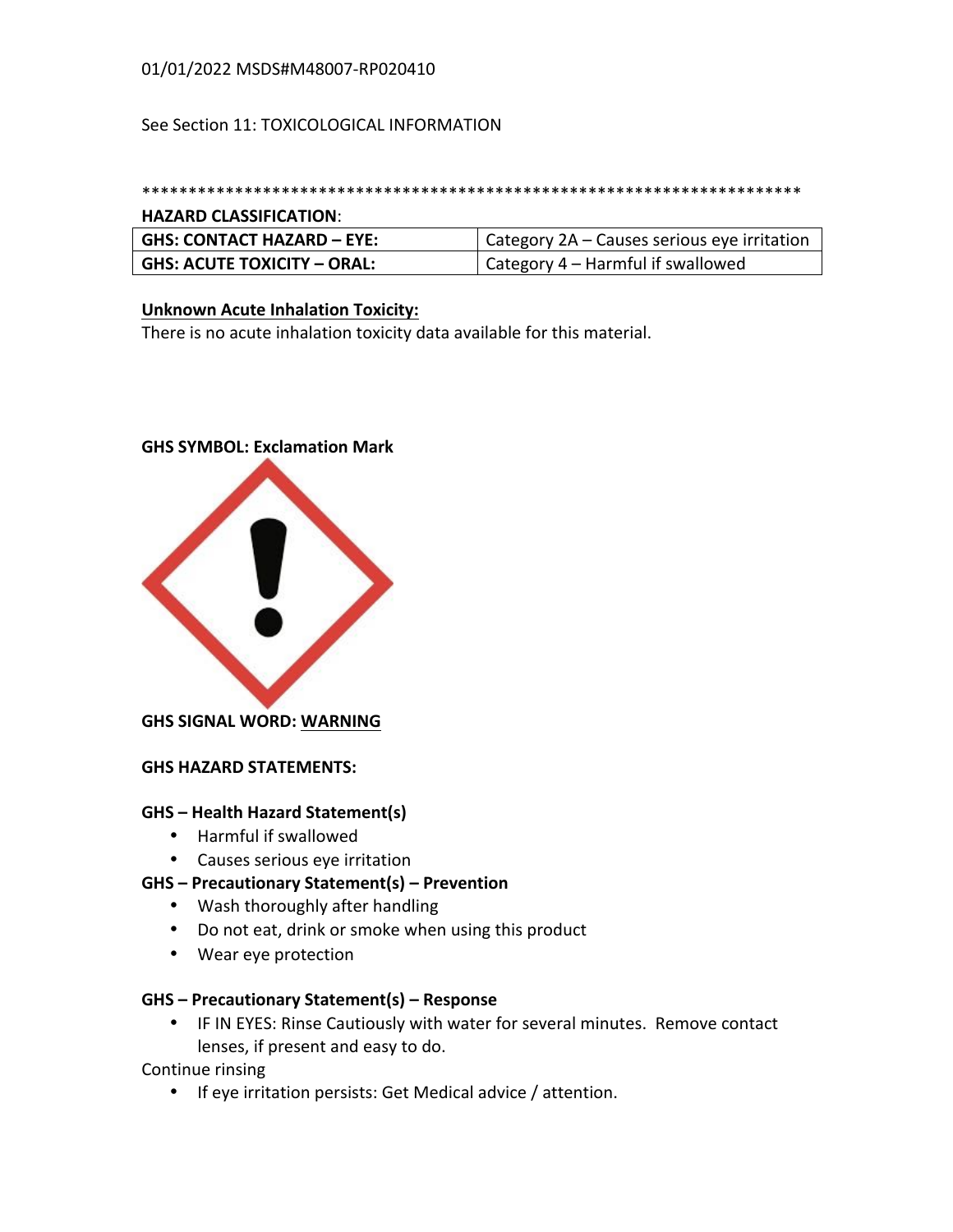- IF SWALLOWED: Call a POISON CENTER or doctor / physician if you feel unwell.
- Rinse mouth if ingested.
- **GHS – Precautionary Statement(s) – Storage**
	- There are no Precautionary  $-$  Storage phrases assigned.
- **GHS – Precautionary Statement(s) – Disposal**
	- Dispose of contents and container in accordance with applicable local, regional, national, and/or international regulations.

# **Physical Hazards of Significance Not Mentioned in GHS Classification**

- Calcium Chloride is hygroscopic and is capable of absorbing moisture from the air to become liquid. Chlorides in the presence of water and oxygen are associated with the accelerated corrosion of common metals, such as steel, copper and brass.
- Calcium Chloride has an exothermic heat of solution and solid products release a large amount of heat when dissolved in water.
- Calcium Chloride brines are electrically conductive. There is a risk of electric shock if energized electric equipment is handled with hands or fabric gloves that are wet with brine.

# **3. COMPOSITION/INFORMATION ON INGREDIENTS**

| Component               | Percentage      | <b>CAS Number</b> |
|-------------------------|-----------------|-------------------|
| Calcium chloride        | $> 90.0 - 92.0$ | 10043-52-4        |
| Potassium chloride      | $> 2.0 - 5.0$   | 7447-40-7         |
| Water                   | $> 4.0 - 6.0$   | 7732-18-5         |
| Sodium chloride         | $> 1.0 - 2.0$   | 7647-14-5         |
| Calcium bromide (CaBr2) | $<$ 1           | 7789-41-5         |

DOES NOT contain any VOC's as defined under 40 CFR 51.100(s)

# **4. FIRST-AID MEASURES**

INHALATION: Move person to fresh air; if effects occur, consult a physician.

SKIN CONTACT: Wash off immediately with plenty of cool water.

EYE CONTACT: Immediately flush eyes with plenty of cool water. After initial flushing, remove contact lenses and continue flushing for at least 15 minutes. If effects occur, consult a physician, preferably an ophthalmologist. May cause injury due to mechanical action.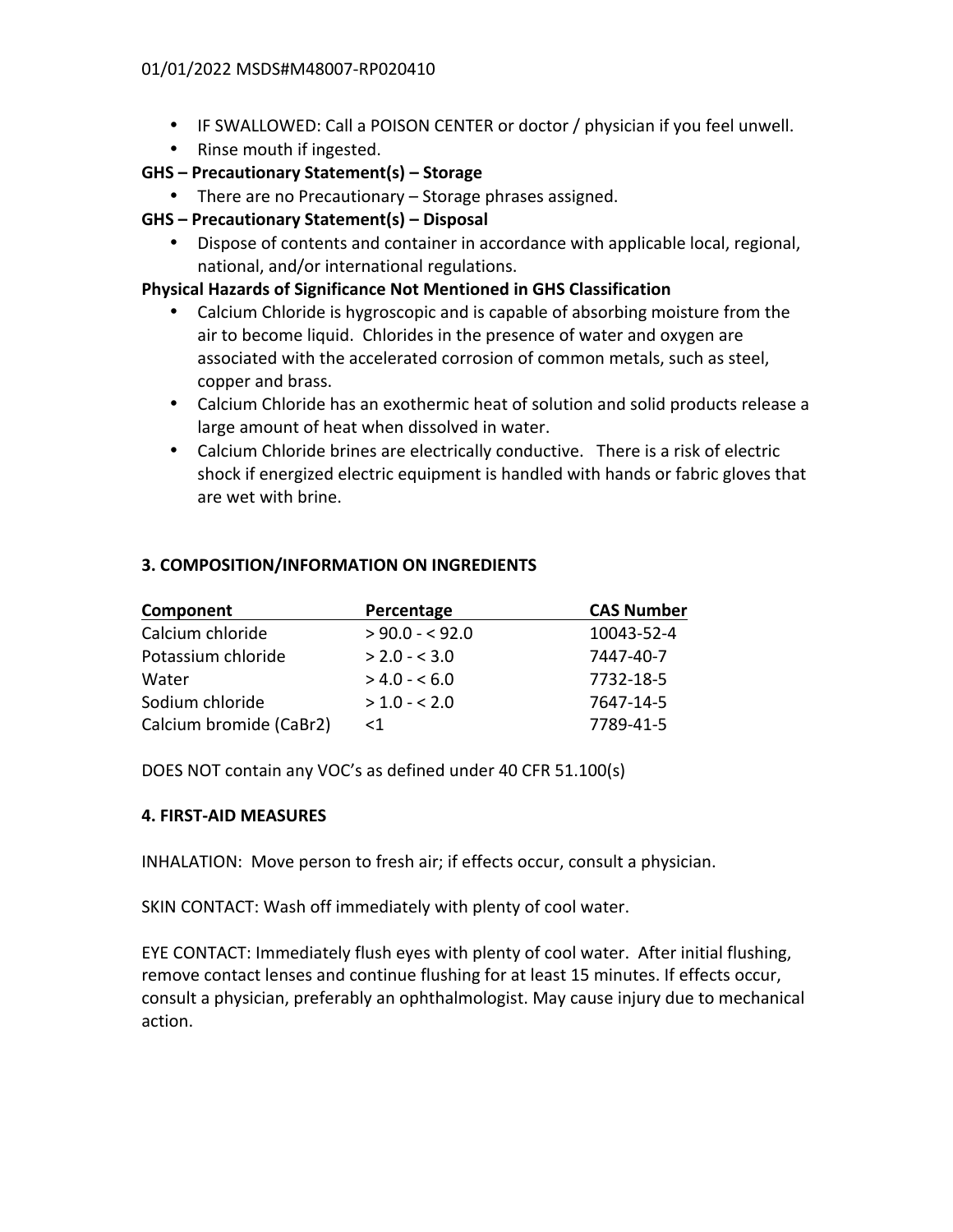INGESTION: If swallowed, do not induce vomiting. Give one cup (8 ounces or 240 ml) of water or milk if available and transport to a medical facility. Never give anything by mouth to an unconscious or convulsive person.

Protection of First-Aiders: If potential for exposure exists refer to Section 8 for specific personal protective equipment.

Notes to Physician: Due to irritant properties, swallowing may result in burns/ulceration of mouth, stomach and lower gastrointestinal tract with subsequent stricture. Aspiration of vomitus may cause lung injury. Suggest endotracheal/esophageal control if lavage is done. If burn is present, treat as any thermal burn, after decontamination. No specific antidote. Treatment of exposure should be directed at the control of symptoms and the clinical condition of the patient.

# **5. FIRE FIGHTING MEASURES**

Fire Hazard: This material does not burn.

Extinguishing Media: Use extinguishing agents appropriate for surrounding fire. Fire Fighting: Keep unnecessary people away, isolate hazard area and deny entry. Fight fire for other material that is burning. Water should be applied in large quantities

as fine spray.

Water NIOSH approved positive pressure self-contained breathing apparatus operated in pressure demand mode.

Wear protective fire fighting clothing (includes fire fighting helmet, coat, trousers, boots, and gloves).

Avoid contact with this material during fire fighting operations. If contact is likely, change to full chemical resistant fire fighting clothing with self-contained breathing apparatus. If this is not available, wear full chemical resistant clothing with selfcontained breathing apparatus and fight fire from a remote location. For protective equipment in post-fire or non-fire clean-up situations, refer to the relevant sections.

| Lower Flammability Level (air):  | Not applicable |
|----------------------------------|----------------|
| Upper Flammability Level (air)   | Not applicable |
| Flash point:                     | Not applicable |
| <b>Autoignition Temperature:</b> | Not applicable |

# **6. ACCIDENTAL RELEASE MEASURES**

Occupational Release:

Small Spills: Flush away with plenty of water

Large spills: Contain spilled material if possible. Collect in suitable and properly labeled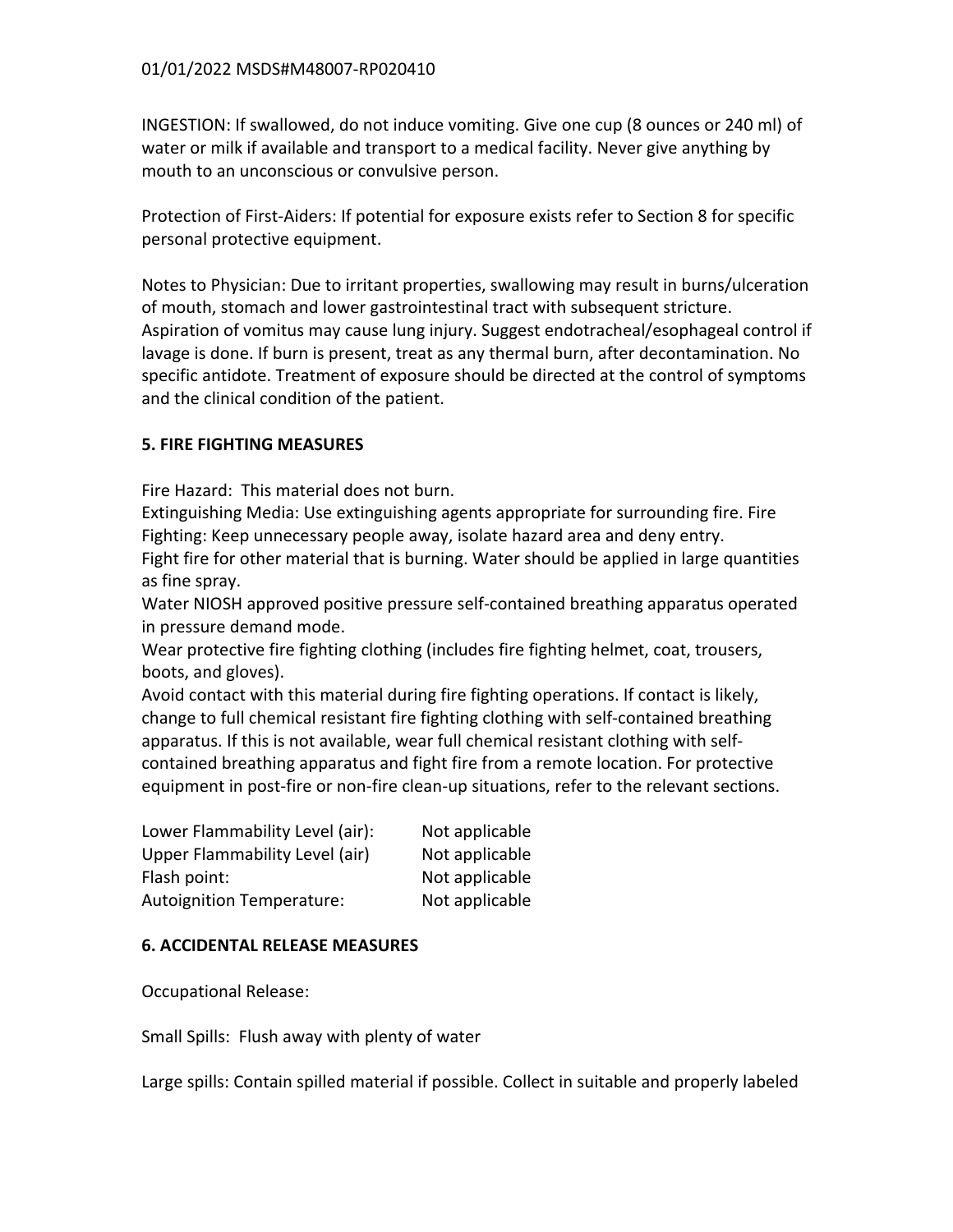containers. Flush residue with plenty of water. See Section 13, Disposal Considerations, for additional information. Ur auditional information.

**Personal Precautions: Personal Precautions:**  $\blacksquare$ 

Isolate area. Keep unnecessary and unprotected personnel from entering the area. Use appropriate safety equipment. For additional information, refer to Section 8, Exposure Controls and Personal Protection. Refer to Section 7, Handling, for additional precautionary measures. ゚ 1 Small and large spills: Contain spilled material if possible. Collect in suitable and properly labeled containers. Flush

Environmental Precautions:

Prevent from entering into soil, ditches, sewers, waterways and/or groundwater. See Section 12, Ecological Information. ee section 12, Ecological

#### **7. HANDLING AND STORAGE** . HANDLING AND STORAGE, waterways and or groundwater. See Section 12, Ecological Information. See Section 12, E

Storage Conditions: Store in a dry place. Protect from atmospheric moisture.

Handling Procedures: Heat developed during diluting or dissolving is very high. Use cool water when diluting or dissolving (temperature less than 80°F, 27°C). Avoid contact with eyes, skin, and clothing. Do not swallow. Wash thoroughly after handling. Keep container tightly closed. See Section 8, EXPOSURE CONTROLS AND PERSONAL PROTECTION **Example 20 Handling Procedures:** Heat developed during diluting or dissolving is very high. Use cool water when yes, skin, and clothing. Bo not swanow, wash thoroughly after handling, Rec  $\mathbf{I}$ 

#### **8. EXPOSURE CONTROLS AND PERSONAL PROTECTION.** ļ

**Regulatory Exposure limit(s):**

| Component                               | <b>CAS Number</b> | <b>OSHA Final PEL</b><br>TWA                   | <b>OSHA Final PEL</b><br><b>STEL</b> | <b>OSHA Final PEL</b><br>Ceilina |
|-----------------------------------------|-------------------|------------------------------------------------|--------------------------------------|----------------------------------|
| Particulates not otherwise<br>regulated | Not Assigned      | TWA 15 $ma/m3$ (total)<br>TWA 5 $ma/m3$ (resp) | -----                                | ------                           |

**OEL: Occupational Exposure Level; OSHA: United States Occupational Safety and Health Administration; PEL: PELADOWTM PREMIER SNOW AND ICE MELTER CALCIUM CHLORIDE**  OEL: Occupational Exposure Level; OSHA: Onited States Occupational Safety and Health Adili<br>Permissible Exposure Level; TWA: Time Weighted Average; STEL: Short Term Exposure Level **\_\_\_\_\_\_\_\_\_\_\_\_\_\_\_\_\_\_\_\_\_\_\_\_\_\_\_\_\_\_\_\_\_\_\_\_\_\_\_\_\_\_\_\_\_\_\_\_\_\_\_\_\_\_\_\_\_\_\_\_\_\_\_\_\_\_\_\_\_\_\_\_\_\_\_\_\_\_\_\_\_\_\_\_\_\_\_\_\_\_\_\_\_\_\_\_\_**

**Non-Regulatory Exposure Limit(s):**

**Print date:** 14-July-2009 Page: 3 of 9  **- The Non-Regulatory United States Occupational Safety and Health Association (OSHA) limits shown in the table are the Vacated 1989 PEL's (vacated by 58 FR 35338, June 30, 1993).** 

 **- The American Conference of Governmental Industrial Hygienists (ACGIH) is a voluntary organization of professional industrial hygiene personnel in government or educational institutions in the United States. The ACGIH develops and publishes recommended occupational exposure limits each year called Threshold Limit Values (TLVs) for hundreds of chemicals, physical agents, and biological exposure indices.**

| Component                                   | <b>CAS</b><br><b>Number</b> | <b>ACGIH</b><br><b>TWA</b>                                                                | <b>ACGIH</b><br><b>STEL</b> | <b>ACGIH</b><br>Ceiling | <b>OSHA</b><br>TWA | <b>OSHA</b><br><b>STEL</b> | <b>OSHA Ceiling</b><br>(Vacated) |
|---------------------------------------------|-----------------------------|-------------------------------------------------------------------------------------------|-----------------------------|-------------------------|--------------------|----------------------------|----------------------------------|
|                                             |                             |                                                                                           |                             |                         | (Vacated)          | (Vacated)                  |                                  |
| Particles Not Otherwise<br>Specified (PNOS) | Not<br>Assigned             | <b>TWA 10</b><br>ma/m <sup>3</sup><br>(inhalable)<br>TWA 3<br>mq/m <sup>3</sup><br>(resp) | -----                       |                         |                    | -----                      |                                  |

Additional Advice: Ingestion: Use good personal hygiene. Do not consume or store food in the work area. Wash hands before smoking or eating.  below the normalizar requirements or guidelines. If there are no applicable exposure limit requirements or guidelines,  $\frac{1}{2}$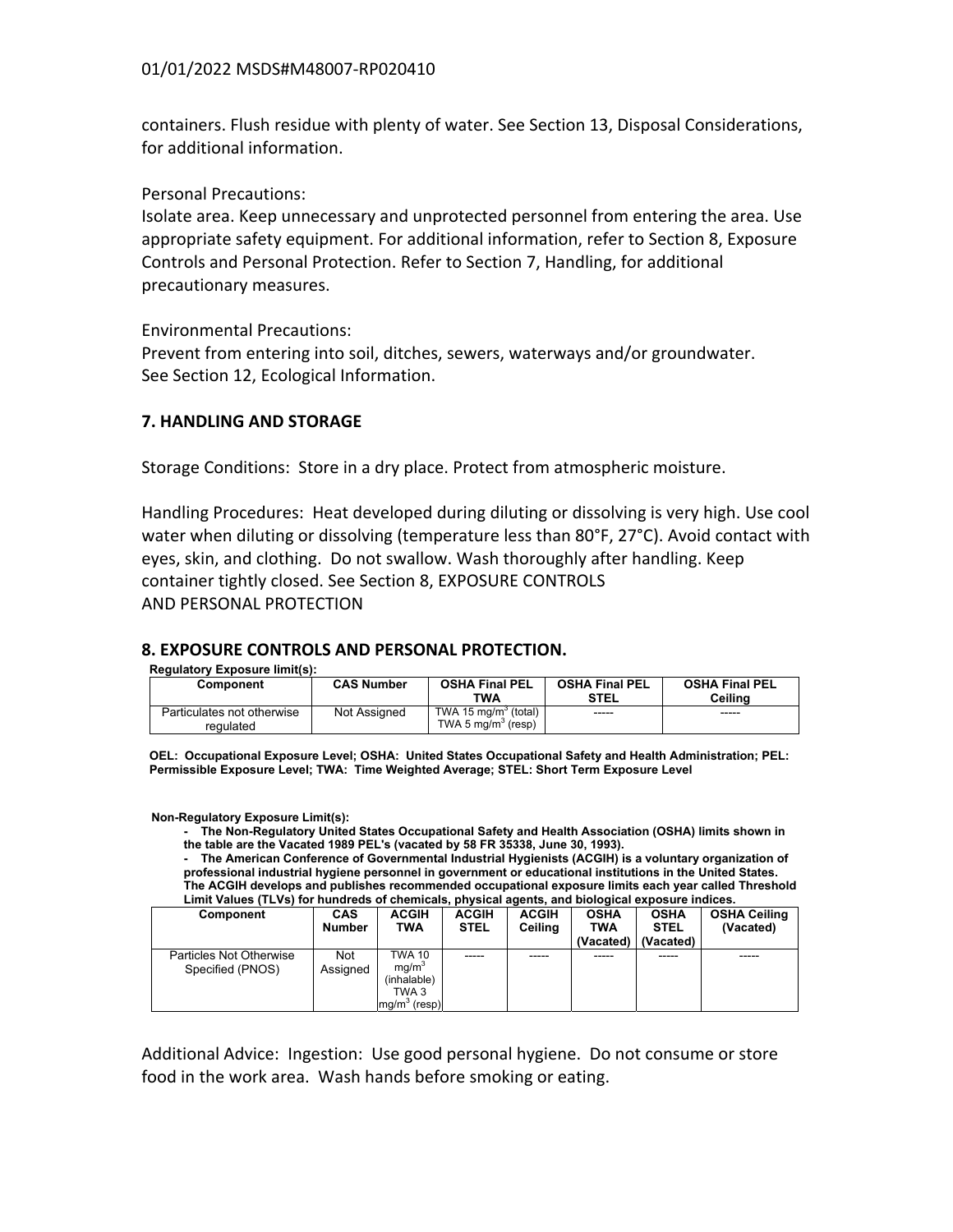ENGINEERING CONTROLS: Use local exhaust ventilation or other engineering controls to maintain airborne levels below the exposure limit requirements or guidelines. If there are no applicable exposure limit requirements or guidelines general ventilation should be sufficient for most operations. Local exhaust ventilation may be necessary for some operations.

### PERSONAL PROTECTIVE EQUIPMENT:

Eye Protection: Wear safety glasses with side-shields. For dusty operations or when handling solutions of the material, wear chemical goggles.

Skin and Body Protection: Wear clean, body-covering clothing.

Hand protection: Use gloves chemically resistant to this material. If hands are cut or scratched, use gloves chemically resistant to this material even for brief exposures. Examples of preferred glove barrier materials include: Neoprene. Polyvinyl chloride ("PVC" or "vinyl"), Nitrile/butadiene rubber ("nitrile" or "NBR"). NOTICE: The selection of a specific glove for a particular application and duration of use in a workplace should also take into account all relevant workplace factors such as, but not limited to: Other chemicals which may be handled, physical requirements (cut/puncture protection, dexterity, thermal protection), potential body reactions to glove materials, as well as the instructions/specifications provided by the glove supplier.

Respiratory Protection: Respiratory protections should be worn when there is a potential to exceed the exposure limit requirements or guidelines. If there are no applicable exposure limit requirements or guidelines, wear respiratory protection when adverse effects, such as respiratory irritation or discomfort have been experienced, or where indicated by your risk assessment process. In dusty or misty atmospheres, use an approved particulate respirator. The following should be effective types of air-purifying respirators: High efficiency particulate air (HEPA) N95. A respiratory protection program that meets 29 CFR 1910-134 must be followed whenever workplace conditions warrant use of a respirator.

# **9. PHYSICAL AND CHEMICAL PROPERTIES**

| <b>Physical State:</b>           | Pellets                                    |
|----------------------------------|--------------------------------------------|
| Color:                           | White                                      |
| Odor:                            | <b>Odorless</b>                            |
| Freezing Point/Range:            | Not applicable to solids                   |
| Melting Point/Range:             | 772 °C (1,422 °F) Literature Approximately |
| Decomposition temperature:       | Not applicable                             |
| Vapor Pressure:                  | Literature negligible at ambient           |
| temperature                      |                                            |
| Vapor Density (air = $1$ ):      | Not applicable                             |
| Specific Gravity (water $= 1$ ): | Not applicable to solids                   |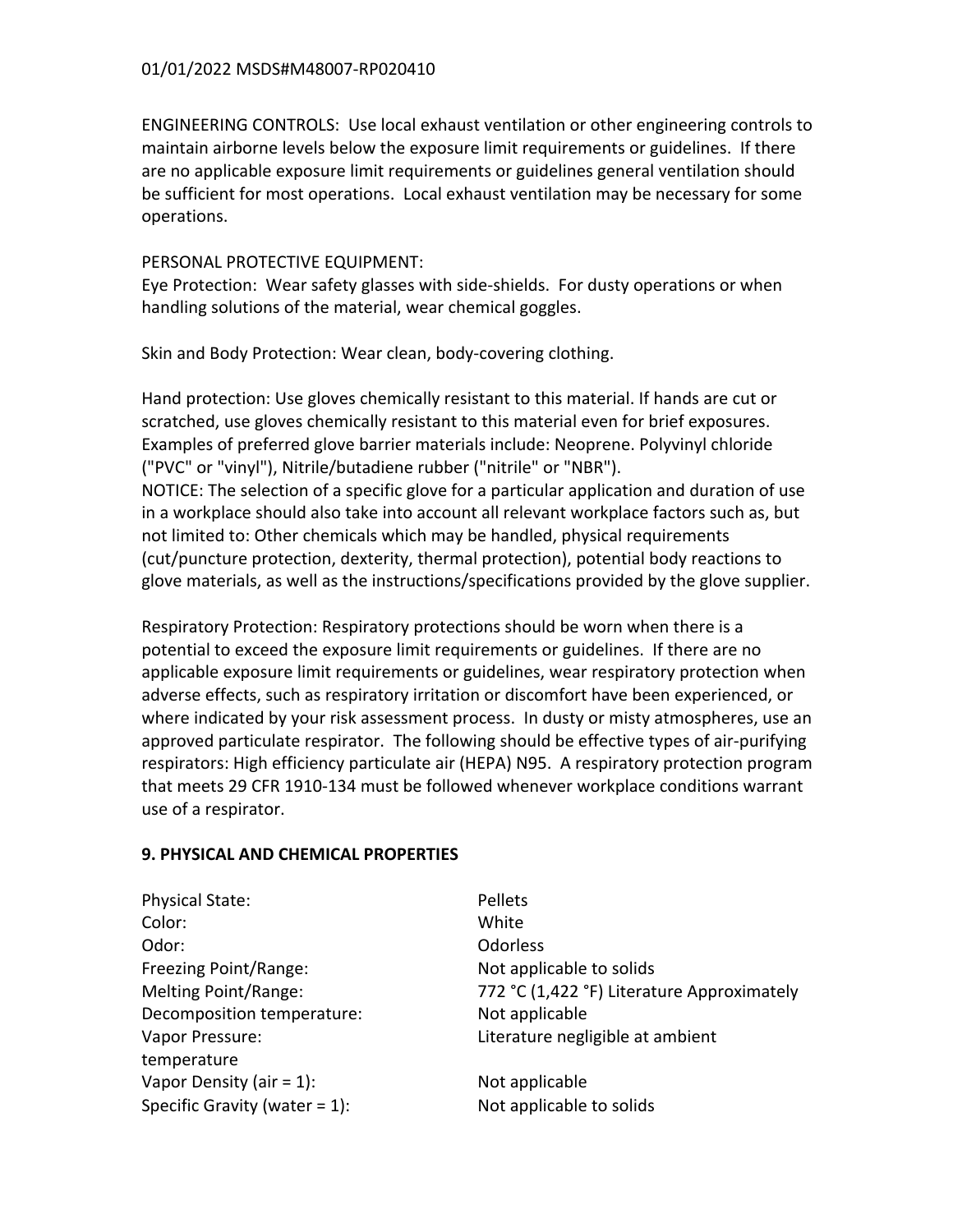| Flash point:                    | Not applicable |
|---------------------------------|----------------|
| Lower Flammability Level (air): | ΝA             |
| Upper Flammability Level (air): | ΝA             |
| Auto ignition Temperature       | Not applicable |
| Hygroscopic:                    | Yes            |

### **10. STABILITY AND REACTIVITY**

Reactivity/Stability: Stable Hygroscopic

Conditions to Avoid: None known. Avoid moisture. Incompatible Materials to avoid: Heat is generated when mixed with water. Spattering and boiling can occur.

Avoid contact with: Sulfuric acid. Corrosive when wet. Flammable hydrogen may be generated from contact with metals such as: Zinc. Sodium. Reaction of bromide impurity with oxidizing materials may generate trace levels of impurities such as bromate.

Hazardous Decomposition Products: Does not decompose

Hazardous Polymerization will not occur.

# **11. TOXICOLOGIAL INFORMATION**

TOXICITY DATA: LD 50 Oral : Typical for this family of materials. LD50, Rat 918-1,668 mg/kg LD 50 Dermal For the major component(s): LD 50, Rabbit >5,000 mg/kg

CHRONIC TOXICITY:

For the minor component(s): Potassium chloride - In animals, effects have been reported on the following organs after ingestion: Gastrointestinal tract, Heart, and Kidney. Dose levels producing these effects were many times higher than any dose levels expected from exposure due to use. Medical experience with sodium chloride has shown a strong association between elevated blood pressure and prolonged dietary overuse. Related effects could occur in the kidneys.

CARCINOGENICITY: This product is not classified as a carcinogen by NTP, IARC or OSHA

MUTAGENIC DATA: The data presented are for the following material: Calcium chloride (CaC12)- In vitro genetic toxicity studies were negative. The data presented are for the following material: Potassium chloride - In vitro genetic toxicity studies were positive. However, the relevance of this to humans is unknown. For the minor component(s): Sodium chloride - In vitro genetic studies were predominantly negative.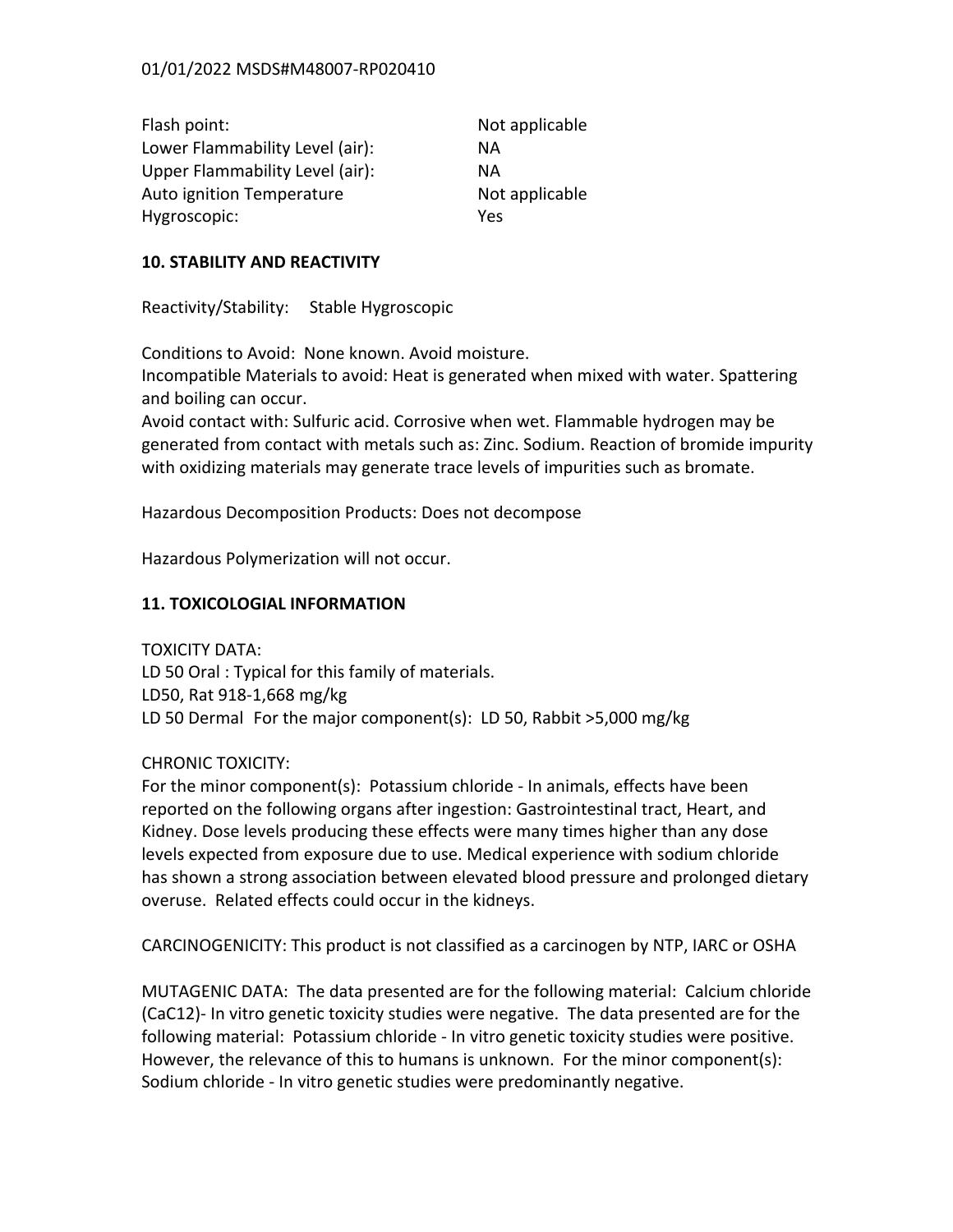DEVELOPMENTAL TOXICITY: For the major component(s): Did not cause birth defects or any other fetal effects in laboratory animals.

# **12: ECOLOGICAL INFORMATION**

ECOTOXICITY DATA:

Aquatic Toxicity: Material is practically non-toxic to aquatic organisms on an acute basis (LC50/EC50/EL50/LL50>100 mg/L in the most sensitive species tested)

### Freshwater Fish Toxicity:

| Calcium Chloride: | LC50, bluegill (Lepomis macrochirus): 8,350 - 10,650 mg/l                       |
|-------------------|---------------------------------------------------------------------------------|
|                   | Potassium Chloride: LC50, rainbow trout (Oncorhynchus mykiss), 96 h: 4,236 mg/l |
| Sodium Chloride:  | LC50, fathead minnow (Pimephales promelas): 10,610 mg/l                         |

Invertebrate Toxicity:

Calcium Chloride: LC50, water flea Daphnia magna: 759 -3,005 mg/l Potassium Chloride: EC50, water flea Daphnia magna, 24 h, immobilization: 590 mg/l LC50, water flea Ceriodaphnia dubia, 96 h: 3,470 mg/l Sodium Chloride: LC50, water flea Daphnia magna: 4,571 mg/l

Microorganism Toxicity:

Sodium Chloride: IC50, OECD 209 Test; activated sludge, respiration inhibition: > 1,000 mg/l 

FATE AND TRANSPORT:

BIODEGRADATION: Biodegradation is not applicable.

BIOCONCENTRATION: No bio concentration is expected because of the relatively high water solubility. Potential for mobility in soil is very high (Koc between 0 and 50). Partitioning from water ton-octanol is not applicable.

# **13. DISPOSAL CONSIDERATIONS**

All disposal practices must be in compliance with all Federal, State/Provincial and local laws and regulations. Regulations may vary in different locations. Report spills if applicable. 

Waste characterizations and compliance with applicable laws are the responsibility solely of the waste generator.

J&A Northwest, LLC HAS NO CONTROL OVER THE MANAGEMENT PRACTICES OR MANUFACTURING PROCESSES OF PARTIES HANDLING OR USING THIS MATERIAL. THE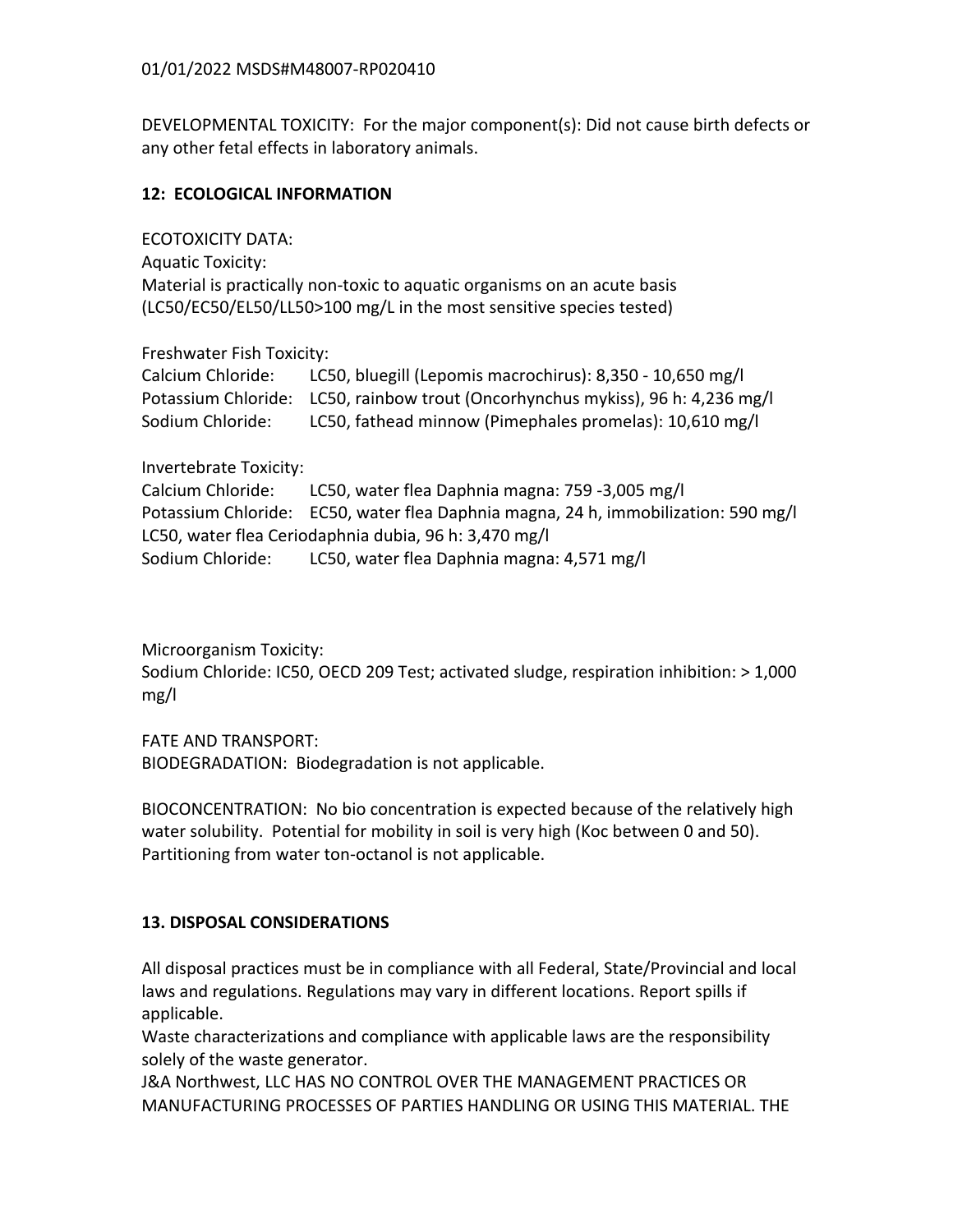INFORMATION PRESENTED HERE PERTAINS ONLY TO THE PRODUCT AS SHIPPED IN ITS INTENDED CONDITION AS DESCRIBED IN MSDS SECTION: Composition Information. FOR UNUSED & UNCONTAMINATED PRODUCT, the preferred options include sending to a licensed, permitted: Landfill and waste water treatment system.

# **14. TRANSPORT INFORMATION**

U.S. DOT 49 CFR 172.101: Not regulated

CANADIAN TRANSPORTATION OF DANGEROUS GOODS: Not regulated.

# **15. REGULATORY INFORMATION**

# U.S. REGULATIONS

OSHA REGULATORY STATUS: This material is considered hazardous by the OSHA Hazard Communication Standard ( 29 CFR 1910.1200) (US)

CERCLA SECTIONS 102A/103 HAZARDOUS SUBSTANCES (40 CFR 203.4): Not regulated

EPCRA EXTREMELY HAZARDOUS SUBSTANCES (40 CFT 355.30): Not regulated

EPCRA SECTIONS 311/312 HAZARD CATEGORIES (40 CFR 370.21): Acute Health Hazard

EPCRA SECTION 313 (40 CFR 372.65): To the best of our knowledge, this product does not contain chemicals at levels which require reporting under this statute.

OSHA PROCESS SAFETY (PSM) (20 CFR 1910.119): Not regulated

# **NATIONAL INVENTORY STATUS**

U.S. INVENTORY STATUS: Toxic Substance Control Act (TSCA): All components are listed or exempt.

TSCA 12(b): This product is not subject to export notification

Canadian Chemical Inventory: All components are listed.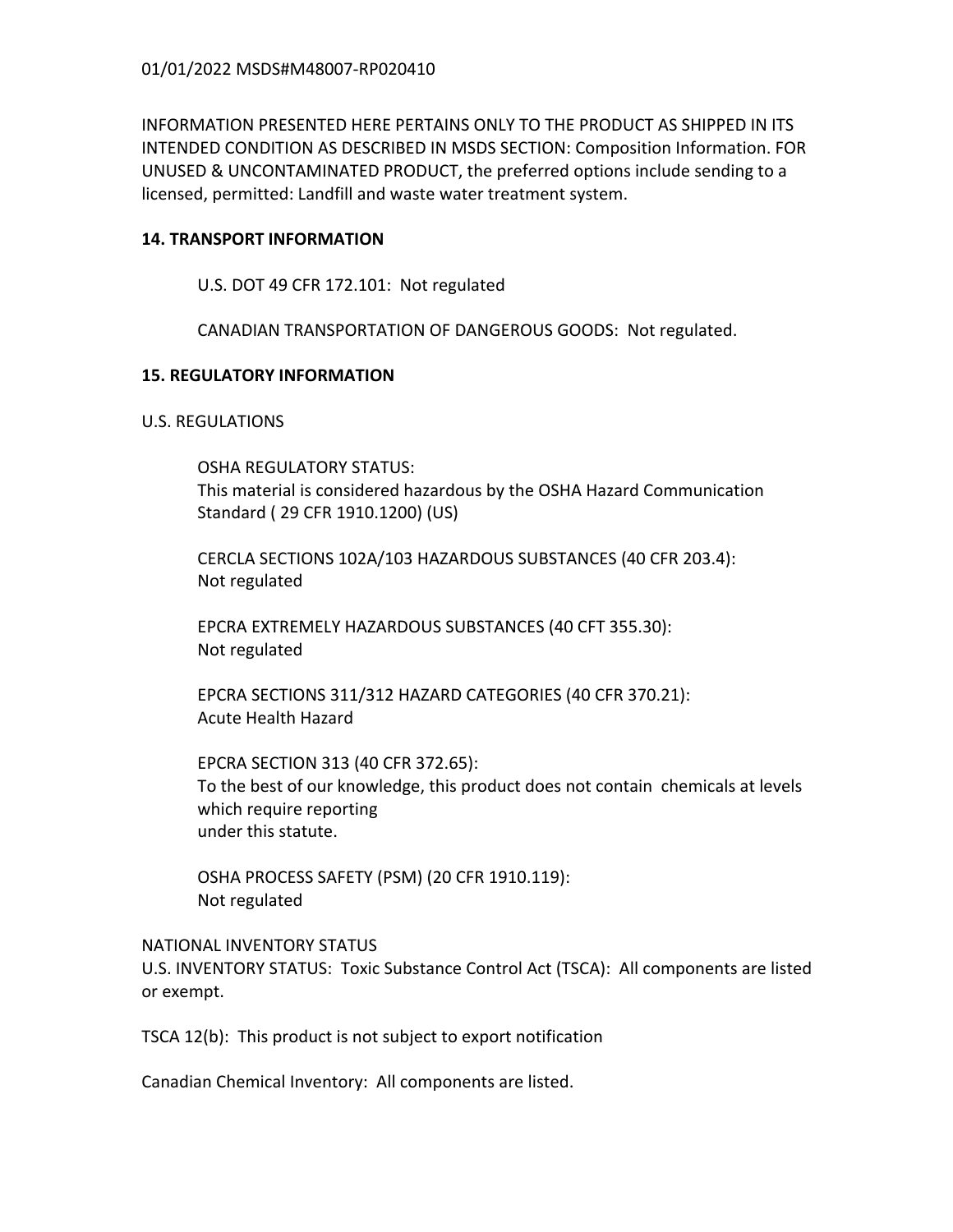# STATE REGULATIONS

California Proposition 65: This product contains no listed substances know to the State of California to cause cancer, birth defects or other reproductive harm, at levels which would require a warning under the statute. WARNING. This product (when used in aqueous formulations with a chemical oxidizer such as ozone) may react to form calcium bromate.

| Component | <b>Calcium chloride</b>                                       |                   |
|-----------|---------------------------------------------------------------|-------------------|
|           | <b>California Proposition 65 Cancer WARNING:</b>              | Not Listed        |
|           | California Proposition 65 CRT List-Male reproductive toxin:   | Not Listed        |
|           | California Proposition 65 CRT List-Female reproductive toxin: | <b>Not Listed</b> |
|           | Massachusetts Right to Know Hazardous Substance List          | <b>Not Listed</b> |
|           | New Jersey Right to Know Hazardous Substance List             | Not Listed        |
|           | New Jersey Special Health Hazards Substance List              | <b>Not Listed</b> |
|           | New Jersey-Environmental Hazardous Substance List             | <b>Not Listed</b> |
|           | Pennsylvania Right to Know Hazardous Substance List           | <b>Not Listed</b> |
|           | Pennsylvania Right to Know Hazardous Substances               | Not Listed        |
|           | Pennsylvania Right to Know Environmental Hazard List          | Not Listed        |
|           | Rhode Island Right to Know Hazardous Substance List           | Not Listed        |
| Component | <b>Potassium Chloride</b>                                     |                   |
|           | <b>California Proposition 65 Cancer WARNING:</b>              | Not Listed        |
|           | California Proposition 65 CRT List-Male reproductive toxin:   | Not Listed        |
|           | California Proposition 65 CRT List-Female reproductive toxin: | Not Listed        |
|           | Massachusetts Right to Know Hazardous Substance List          | <b>Not Listed</b> |
|           | New Jersey Right to Know Hazardous Substance List             | Not Listed        |
|           | New Jersey Special Health Hazards Substance List              | Not Listed        |
|           | New Jersey-Environmental Hazardous Substance List             | <b>Not Listed</b> |
|           | Pennsylvania Right to Know Hazardous Substance List           | Not Listed        |
|           | Pennsylvania Right to Know Hazardous Substances               | Not Listed        |
|           | Pennsylvania Right to Know Environmental Hazard List          | <b>Not Listed</b> |
|           | Rhode Island Right to Know Hazardous Substance List           | Not Listed        |
| Component | <b>Sodium Chloride</b>                                        |                   |
|           | California Proposition EE Cancer WAPNUNC                      |                   |

California Proposition 65 Cancer WARNING: Not Listed California Proposition 65 CRT List-Male reproductive toxin: Not Listed California Proposition 65 CRT List-Female reproductive toxin: Not Listed Massachusetts Right to Know Hazardous Substance List Not Listed New Jersey Right to Know Hazardous Substance List Not Listed New Jersey Special Health Hazards Substance List Not Listed Not Listed New Jersey-Environmental Hazardous Substance List Not Listed Pennsylvania Right to Know Hazardous Substance List Not Listed Pennsylvania Right to Know Hazardous Substances Not Listed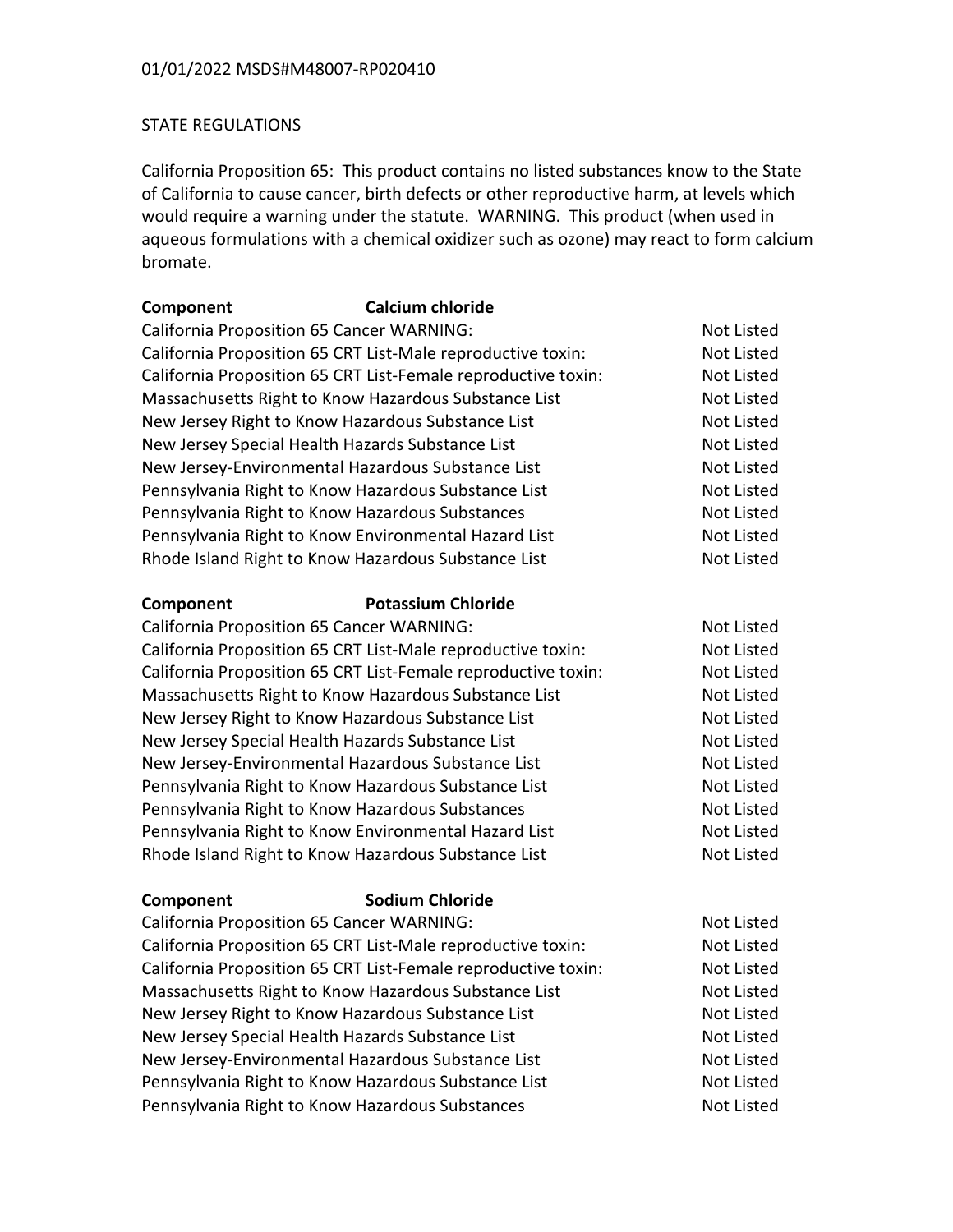Pennsylvania Right to Know Environmental Hazard List Not Listed Rhode Island Right to Know Hazardous Substance List Not Listed

### CANADIAN REGULATIONS

This product has been classified in accordance with the hazard criteria of the Controlled Products Regulations and the MSDS contains all the information required by the Controlled Products Regulations.

WHMIS Classification: D2B

### **16. OTHER INFORMATION**

Identification Number: M48007/RP020410 / Issue Date 01/01/18

Prepared by: J&A Northwest, LLC

This information is intended solely for the use of individuals trained in the MFPA and/or HMIS systems.

HMIS: (SCALE 0-4) (Rated using National Paint & coatings Association HIMIS: Rating Instructions, 2nd Edition

| Health: | Flammability: 0                                      | Reactivity: 0 |  |
|---------|------------------------------------------------------|---------------|--|
|         | NFPA 704 - Hazard Identification Ratings (SCALE 0-4) |               |  |
| Health: | Flammability: 0                                      | Reactivity: 0 |  |

J&A Northwest, LLC urges each customer or recipient of this (MSDS) to study it carefully and consult appropriate expertise, as necessary or appropriate, to become aware of and understand the data contained in this (MSDS) and any hazards associated with the product. The information herein is provided in good faith and believed to be accurate as of the effective date shown above. However, no warranty, express or implied, is given. Regulatory requirements are subject to change and may differ between various locations. It is the buyer's/user's responsibility to ensure that his activities comply with all federal, state, provincial or local laws. The information presented here pertains only to the product as shipped. Since conditions for use of the product are not under the control of the manufacturer, it is the buyer's/user's duty to determine the conditions necessary for the safe use of this product. Due to the proliferation of sources for information such as manufacturer-specific (MSDS)'s, we are not and cannot be responsible for (MSDS)s obtained from any source other than ourselves. If you have obtained an (MSDS) from another source or if you are not sure that the (MSDS) you have is current, please contact us for the most current version.